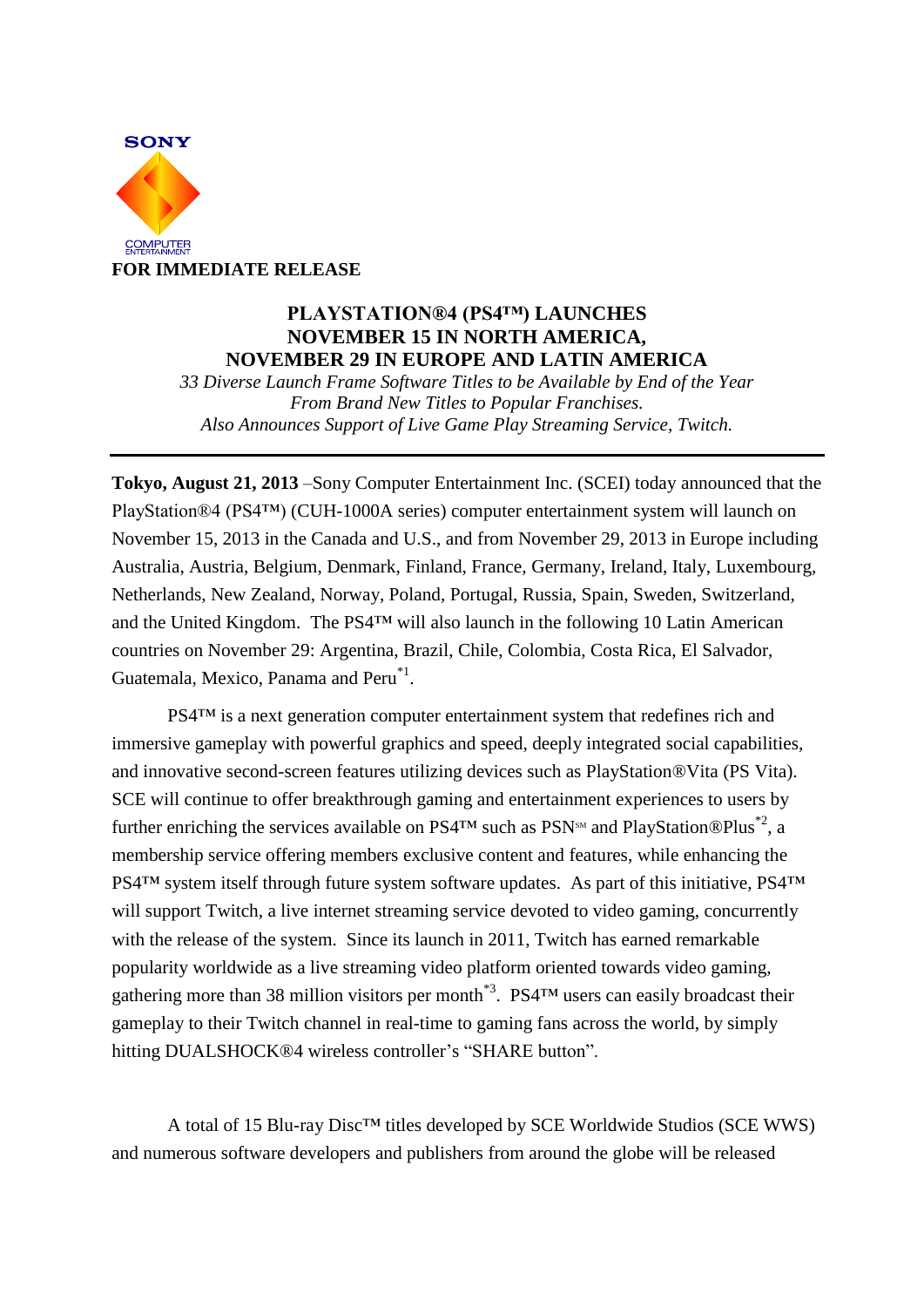between the launch of PS4™ and December 31st. Combined with digital download titles, an astounding 33 titles will be available before the end of the year<sup>\*4</sup>.

| (Publishers listed in Alphabetical Order)     |                                           |                          | Total of 15 titles                                        |
|-----------------------------------------------|-------------------------------------------|--------------------------|-----------------------------------------------------------|
| Game Title                                    | Publisher                                 | Genre                    | <b>Release Format</b>                                     |
| NBA@2K14                                      | 2K Games                                  | Sports Sim               | Blu-ray Disc <sup>TM</sup> /<br>PS Store Digital Download |
| Call of Duty®: Ghosts                         | Activision                                | First person shooter     | Blu-ray Disc <sup>TM</sup> /<br>PS Store Digital Download |
| <b>Skylanders Swap Force</b>                  | Activision                                | <b>Action Platformer</b> | Blu-ray Disc™                                             |
| Need for Speed: Rivals                        | Electronic Arts Inc.                      | Racing                   | Blu-ray Disc <sup>TM</sup> /<br>PS Store Digital Download |
| Battlefield™ 4                                | Electronic Arts Inc.                      | First person shooter     | Blu-ray Disc <sup>TM</sup> /<br>PS Store Digital Download |
| Madden 25                                     | Electronic Arts Inc.                      | Sports Sim               | Blu-ray Disc <sup>TM</sup> /<br>PS Store Digital Download |
| <b>FIFA 14</b>                                | Electronic Arts Inc.                      | Sports Sim               | Blu-ray Disc <sup>TM</sup> /<br>PS Store Digital Download |
| <b>NBA Live</b>                               | Electronic Arts Inc.                      | Sports Sim               | Blu-ray Disc <sup>TM</sup> /<br>PS Store Digital Download |
| Killzone <sup>TM</sup> : Shadow Fall          | Sony Computer Entertainment<br>Inc.       | First person shooter     | Blu-ray Disc <sup>TM</sup> /<br>PS Store Digital Download |
| #DRIVECLUB                                    | Sony Computer Entertainment<br>Inc.       | Racing                   | Blu-ray Disc <sup>TM</sup> /<br>PS Store Digital Download |
| Knack                                         | Sony Computer Entertainment<br>Inc.       | <b>Action Platformer</b> | Blu-ray Disc <sup>TM</sup> /<br>PS Store Digital Download |
| <b>Assassins Creed® Black</b><br><b>Flag™</b> | <b>Ubisoft Entertainment</b>              | <b>Action Adventure</b>  | Blu-ray Disc <sup>TM</sup> /<br>PS Store Digital Download |
| Watch_Dogs™                                   | <b>Ubisoft Entertainment</b>              | <b>Action Adventure</b>  | Blu-ray Disc <sup>TM</sup> /<br>PS Store Digital Download |
| Just Dance 2014                               | <b>Ubisoft Entertainment</b>              | Music & Rhythm           | Blu-ray Disc™/<br>PS Store Digital Download               |
| LEGO® Marvel™<br>Superheroes                  | Warner Bros. Interactive<br>Entertainment | <b>Action Platformer</b> | Blu-ray DiscTM/<br>PS Store Digital Download              |

<PlayStation®4 Launch Frame Title Line-up >

There are currently more than 180 PS4<sup>TM</sup> titles<sup>\*5</sup> in development, and in addition to these exciting launch titles, *Destiny™* from Activision Publishers, Inc. / Bungie, Inc., *Diablo®III* from Blizzard Entertainment, Inc., *Mad Max ©* from Warner Bros. Interactive Entertainment, *Witcher 3* from CD Projekt, *The Divison* from Ubisoft Entertainment, *Dragon Age* from Electronic Arts, as well as *Shadow of the Beast*, *The Order:1886*, *inFamous™: Second Son*, *Rime*, *Hell Divers*, *Everybody's Gone to The Rapture*, *and Resogun* from SCE WWS are expected to be released for PS4™. This incredible line-up reflects the strong support for PS4™ among virtually every software developer and publisher and within the independent development community. Since June 2013, the number of developers joining has increased from nearly 500 to 620.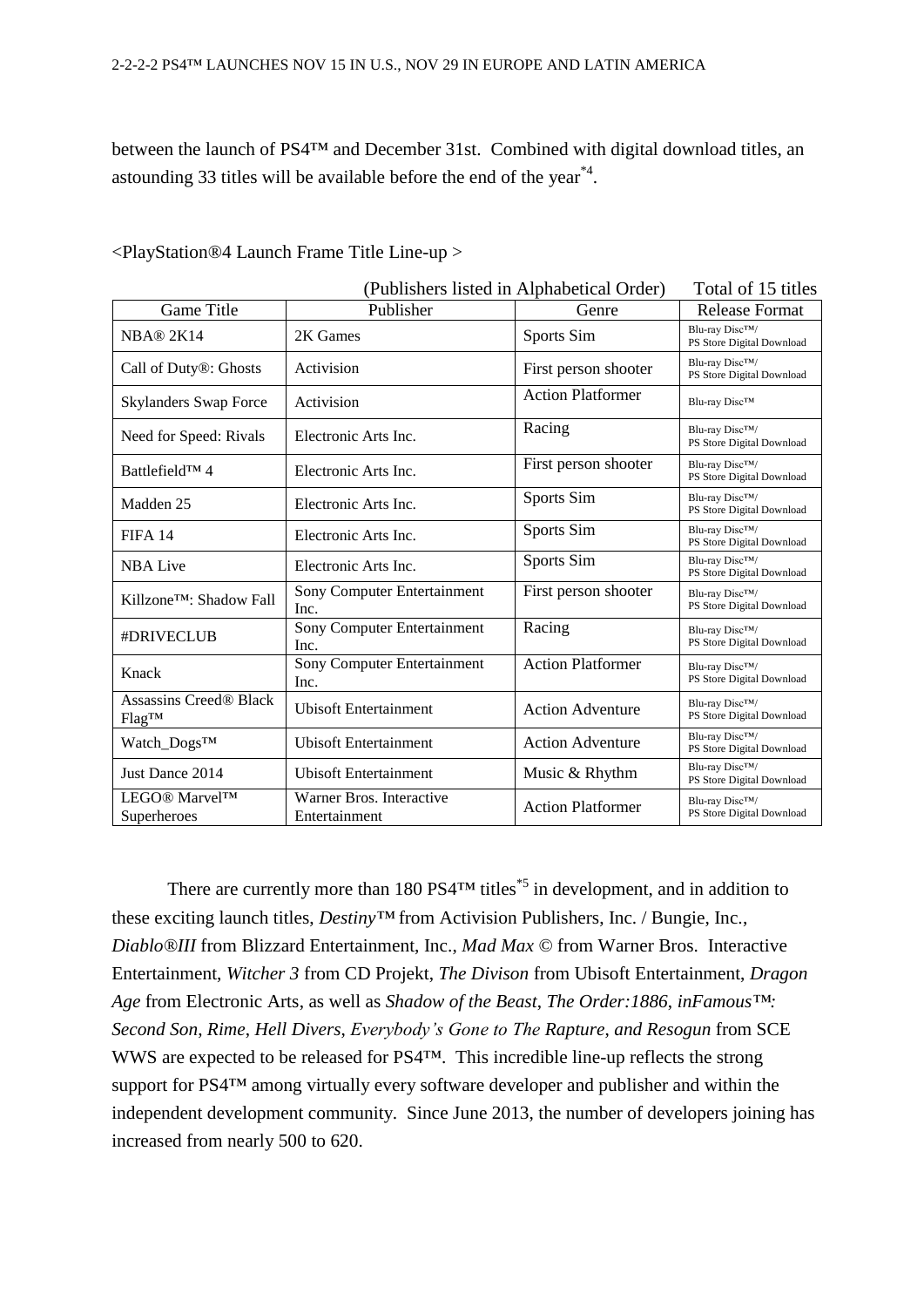Furthermore, SCE will pre-install *THE PLAYROOM*, in all PS4™ systems. *THE PLAYROOM* includes a tutorial session where users will be able to learn how to use various features of DUALSHOCK®4 Wireless Controller such as the touch pad and light bar. Those users who also own PlayStation®Camera will be able to enjoy content within *THE PLAYROOM* that utilizes augmented reality technology such as "AR BOTS" and "PLAY WITH ASOBI" where users can engage with robot type characters displayed on the screen, and "AR HOCKEY", an air hockey game where users can change the shape of the court by moving and rotating the DUALSHOCK®4 in different directions.

SCE will continuously expand the world of PS4™ through further introduction of attractive content and services.

\*4 Information as of August 2013. Release titles may differ according to country/region. Release dates may be changed depending on individual titles. Please refer to attached sheet for game titles available only for digital downloads. \*5 Includes title lineup to be released from PS4 launch through December.

###

| Product name               | PlayStation <sup>®4</sup>                                                                                                                     |  |  |
|----------------------------|-----------------------------------------------------------------------------------------------------------------------------------------------|--|--|
|                            |                                                                                                                                               |  |  |
| Color                      | <b>Jet Black</b>                                                                                                                              |  |  |
| Product code               | CUH-1000A series                                                                                                                              |  |  |
| Release date               | North America: November 15, 2013<br>Europe: November 29, 2013<br>Latin America: November 29, 2013                                             |  |  |
| Recommended retail price   | US\$ 399, Canada\$ 399, € 399, and £ 349                                                                                                      |  |  |
| Main processor             | Single-chip custom processor<br>CPU : x86-64 AMD "Jaguar", 8 cores<br>GPU : 1.84 TFLOPS, AMD next-generation Radeon™ based graphics<br>engine |  |  |
| Memory                     | <b>GDDR5 8GB</b>                                                                                                                              |  |  |
| Storage size               | 500GB Hard disk drive* <sup>1</sup>                                                                                                           |  |  |
| <b>External dimensions</b> | Approx. $275 \times 53 \times 305$ mm (width $\times$ height $\times$ length)<br>(excludes largest projection)                                |  |  |
| <b>Mass</b>                | Approx. 2.8 kg                                                                                                                                |  |  |
| <b>BD/DVD</b> drive        | $BD \times 6$ CAV                                                                                                                             |  |  |
| (read only)                | $DVD \times 8$ CAV                                                                                                                            |  |  |
| Input/Output               | Super-Speed USB (USB 3.0) port $\times$ 2                                                                                                     |  |  |
|                            | AUX port $\times$ 1                                                                                                                           |  |  |
| Networking                 | Ethernet (10BASE-T, 100BASE-TX, 1000BASE-T) $\times 1$                                                                                        |  |  |
|                            | IEEE 802.11 b/g/n                                                                                                                             |  |  |
|                            | Bluetooth <sup>®</sup> 2.1 (EDR)                                                                                                              |  |  |
| Power                      | AC 100-240V, 50/60Hz                                                                                                                          |  |  |
| Power consumption          | Max. 250W                                                                                                                                     |  |  |

## **<PlayStation®4 >**

<sup>\*1</sup> Country names are listed in alphabetical order. \*2 Digital service offerings vary by country.

<sup>\*3</sup> Information as of August 2013.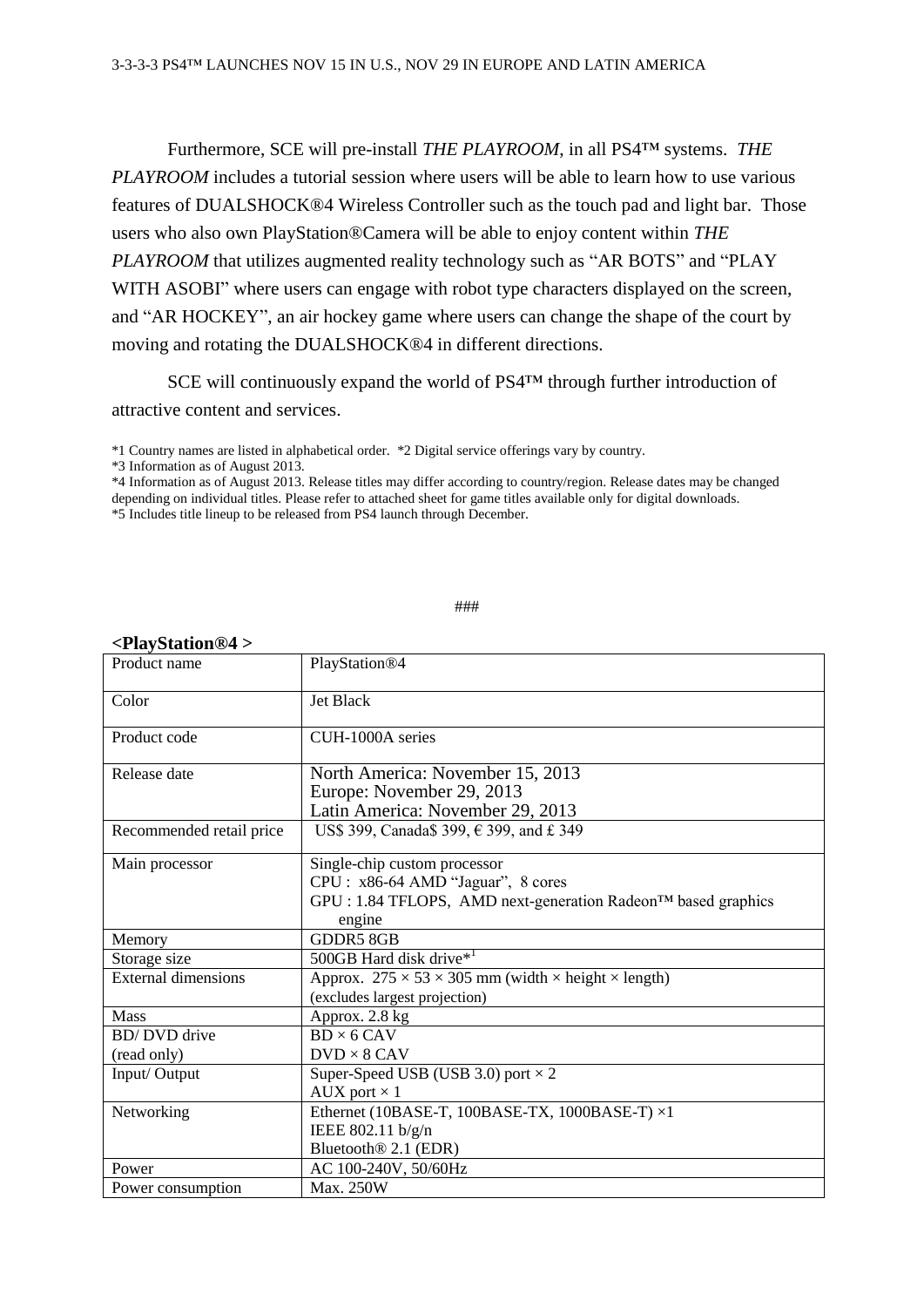| <b>Operating Temperature</b> | $5^{\circ}C - 35^{\circ}C$                   |  |  |
|------------------------------|----------------------------------------------|--|--|
| AV output                    | HDMI out port                                |  |  |
|                              | DIGITAL OUT (OPTICAL) port                   |  |  |
| Included                     | PlayStation <sup>®4</sup> system $\times$ 1  |  |  |
|                              | Wireless Controller (DUALSHOCK®4) $\times$ 1 |  |  |
|                              | Mono headset $\times$ 1                      |  |  |
|                              | AC power cord $\times$ 1                     |  |  |
|                              | HDMI cable $\times$ 1                        |  |  |
|                              | USB cable $\times$ 1                         |  |  |

\*<sup>1</sup> The hard disk drive contains space that is available for users and space that is reserved for the system, therefore the actual space that is free for users is smaller than the total space stated in this document.

\* Design and specifications are subject to change without notice.

## **About Sony Computer Entertainment Inc.**

Recognized as the global leader and company responsible for the progression of consumerbased computer entertainment, Sony Computer Entertainment Inc. (SCEI) manufactures, distributes, develops and markets the PSP® (PlayStation®Portable) handheld entertainment system, the PlayStation®3 (PS3®) computer entertainment system and the PlayStation®Vita (PS Vita) portable entertainment system. SCEI has revolutionized home entertainment since they launched PlayStation in 1994. PlayStation®2 further enhanced the PlayStation legacy as the core of home networked entertainment. PSP® broadens the entertainment experiences into the portable arena. PS3® is an advanced computer system, incorporating the powerful Cell Broadband Engine and RSX processors. PSNSM, that includes PlayStation®Store, delivers unparalleled online gaming experience to PlayStation users. PS Vita is an ultimate portable entertainment system that offers a revolutionary combination of rich gaming and social connectivity. SCEI also delivers the PlayStation® experience to open operating systems through PlayStation®Mobile, a cross device platform. PlayStation®4, available this holiday season, is the next generation computer entertainment system that redefines rich and immersive gameplay with powerful graphics and speed, intelligent personalization and deeply integrated social capabilities. Headquartered in Tokyo, Japan, SCEI, along with its affiliated companies, Sony Computer Entertainment America LLC., and Sony Computer Entertainment Europe Ltd., and its division companies, Sony Computer Entertainment Japan Asia develops, publishes, markets and distributes hardware and software, and manages the third party licensing programs for these platforms in the respective markets worldwide.

PlayStation, DUALSHOCK are registered trademarks and PS4 and PSN are trademarks of Sony Computer Entertainment, Inc. All other trademarks are property of their respective owners.